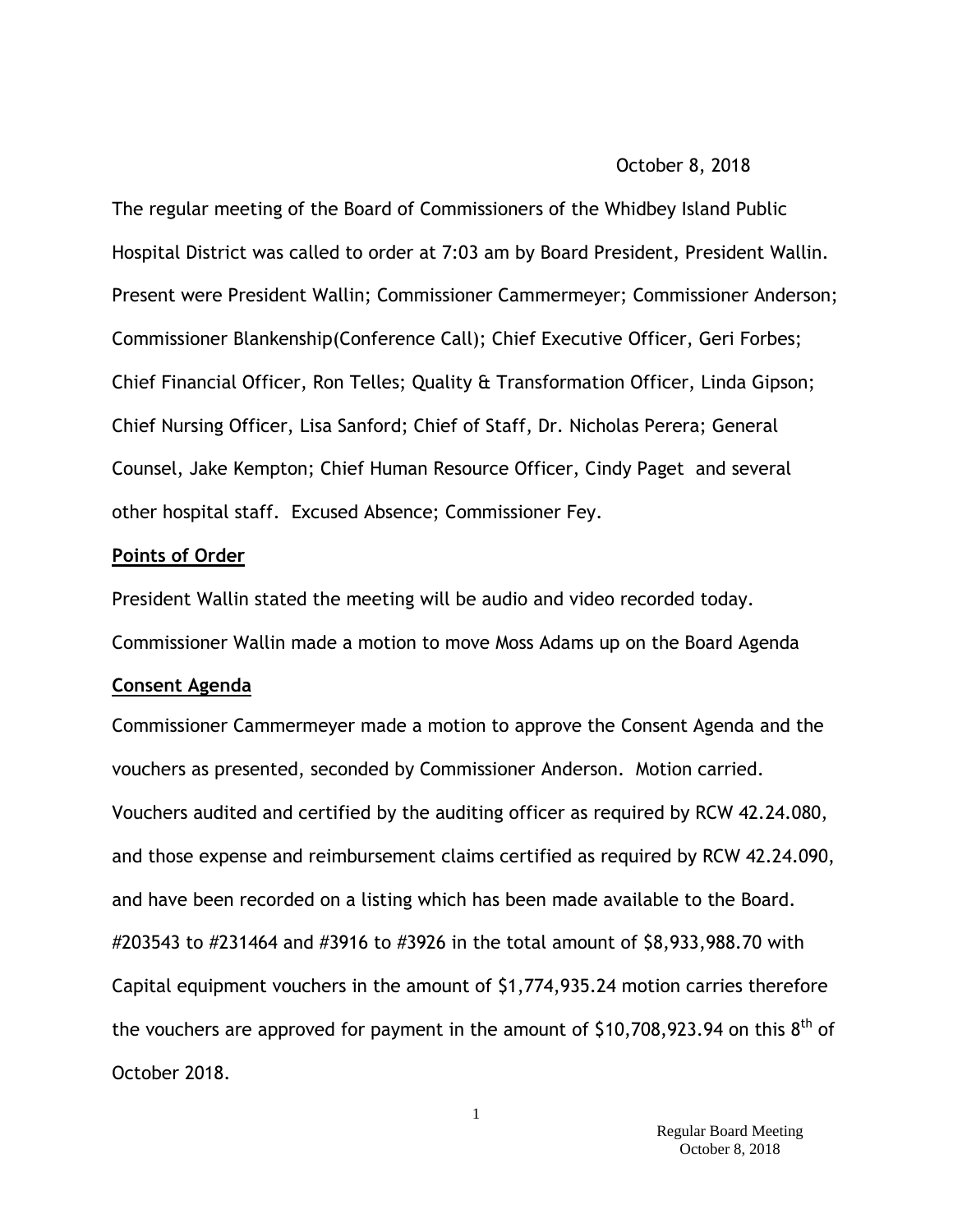## **General Public Comments**

• No Public Comments

# **Moss Adams Financial Update:**

Mary Wright opens and presents the 2017 Audit results with Morgan Axton. Mary covers the required communication.

- Summarized Adjustments is covered both expected and unexpected costs. GASB 75 reviewed and how it impacts our liabilities.
- Passed Adjustments and Accounting Estimates covered that were identified
- Internal Control Matters are reviewed including accounts receivable allowance, and OPEB
- Days account receivable, bond ratings, and comparison shared with the committee
- Liabilities, deferred inflows of resources and net position reviewed
- Operating Revenue, Expenses and Margin reviewed
- National Hospital Trends reviewed

# **Nursing Update**

Lisa Sanford presents the following:

Lisa presents the third quarter clinical dashboard:

 We have seen positive growth in patients who would recommend this hospital category, while we still struggle with discharge instructions provided to patients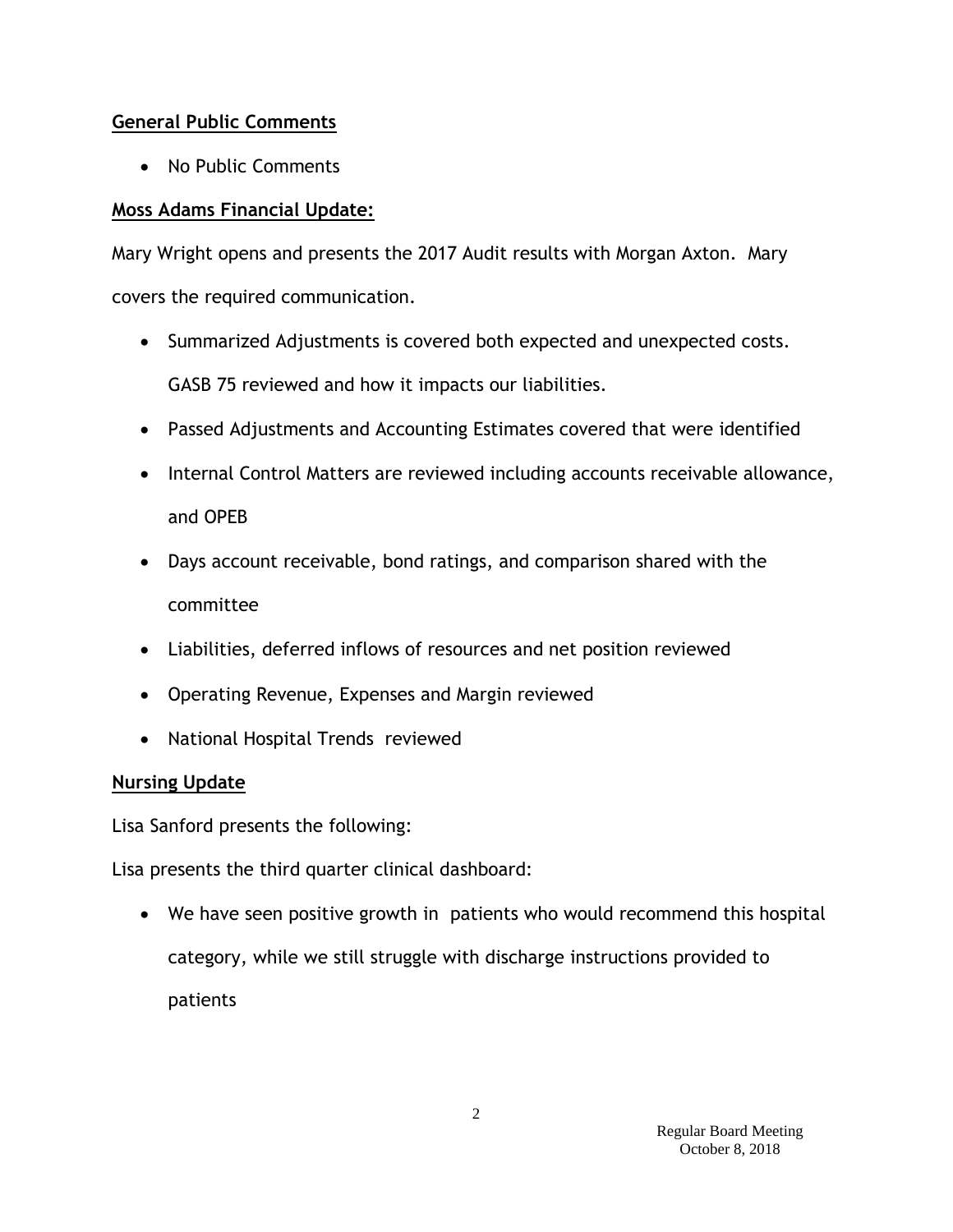- Our clinical team has struggled this quarter with reporting hand washing observations, to clarify this is not a report of non-hand washing, it is a problem that we are not documenting
- Our number of total surgeries with infection still remains remarkable with zero infections
- ED throughput struggled this quarter, leaving us in the red in all categories. We have begun strategizing on how we can change these mean times and while also working with our new ED Manager Debbie Ries.
- In-Patient falls are up this month. Although they are up this quarter with two falls, we want to note, a committee has been put together to help strengthen this area.

Lisa announces all of her clinical positions have been filled. Helen Morrison joins us this week as the new Clinical Educator, and Debbie Ries who has worked in our ED for a few years, and has accepted the manager position; we are pleased to have both of these vital roles filled. Lisa extends kudos to Line Goulet, Amber Benner and Erin Simms as their annual Diabetic program has been accredited by the American Association of Diabetic Education.

### **Quality Update**

Dr. Linda Gipson presents the following:

Linda starts by asking the Board for approval to have the Patient Family Advisory council present at the next Board meeting.

Our cancer program recently received all possible commendations that can be earned in there survey. The onsite surveyor was very impressed with our Tumor Board,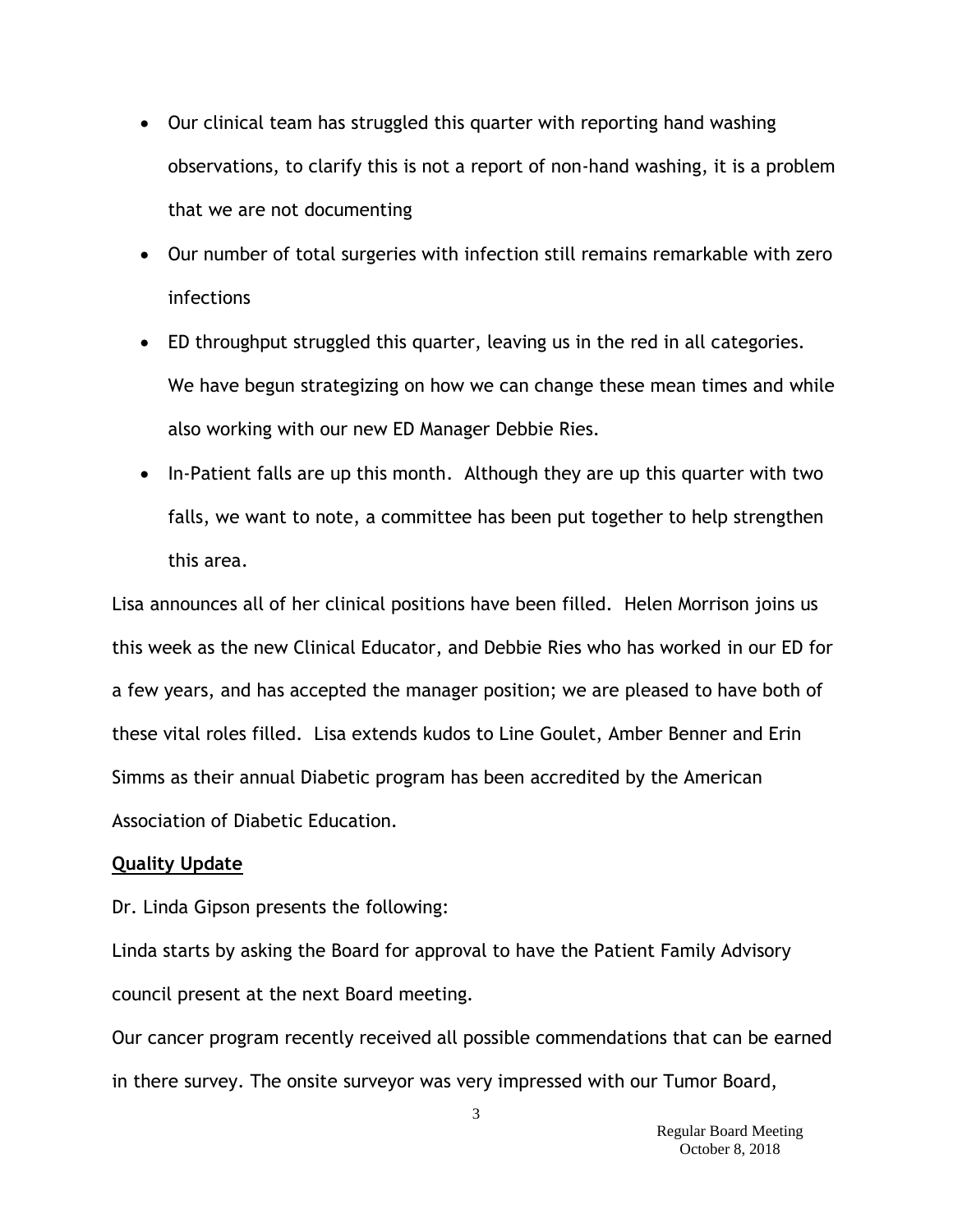finding it very interactive and thorough. Huge kudos to, Renee Yanke and Suzie Johnson, for their hard work on a successful program, we have now earned accreditation through 2021.

Zero surgical infections continue this quarter, which is great for our clinical team but also helps our financial team. One surgical infection costs our organization \$88,000, which does not include the additional stress it causes our patient to endure. We are very proud of the work our team has done to repeatedly report zero.

Colleen Clark and Dr. Langrock joined the QIC Committee this quarter and shared all of the changes that are being brought forth, which are impacting and changing how we deliver care.

The QIC will be using the six sigma lean process to identify three areas of focus next year which have been identified by the leadership team. Linda will bring forward this information to share the progress made in the categories identified.

#### **Medical Staff Report**

Dr. Nicholas Perera presented the following Initial Appointments:

| Victoria Camba, DO, Emergency Medicine           | <b>Provisional Active</b> |
|--------------------------------------------------|---------------------------|
| Matthew Stein, MD, Radiology                     | <b>Provisional Active</b> |
| Danielle Nelle, ARNP, Hospitalist                | <b>Provisional Active</b> |
| Catherine Borja, MD, Obstetrics/Gynecology, Navy |                           |
|                                                  | <b>Provisional Active</b> |
| Jonathan Seavey, MD, Orthopedics, Navy           | <b>Provisional Active</b> |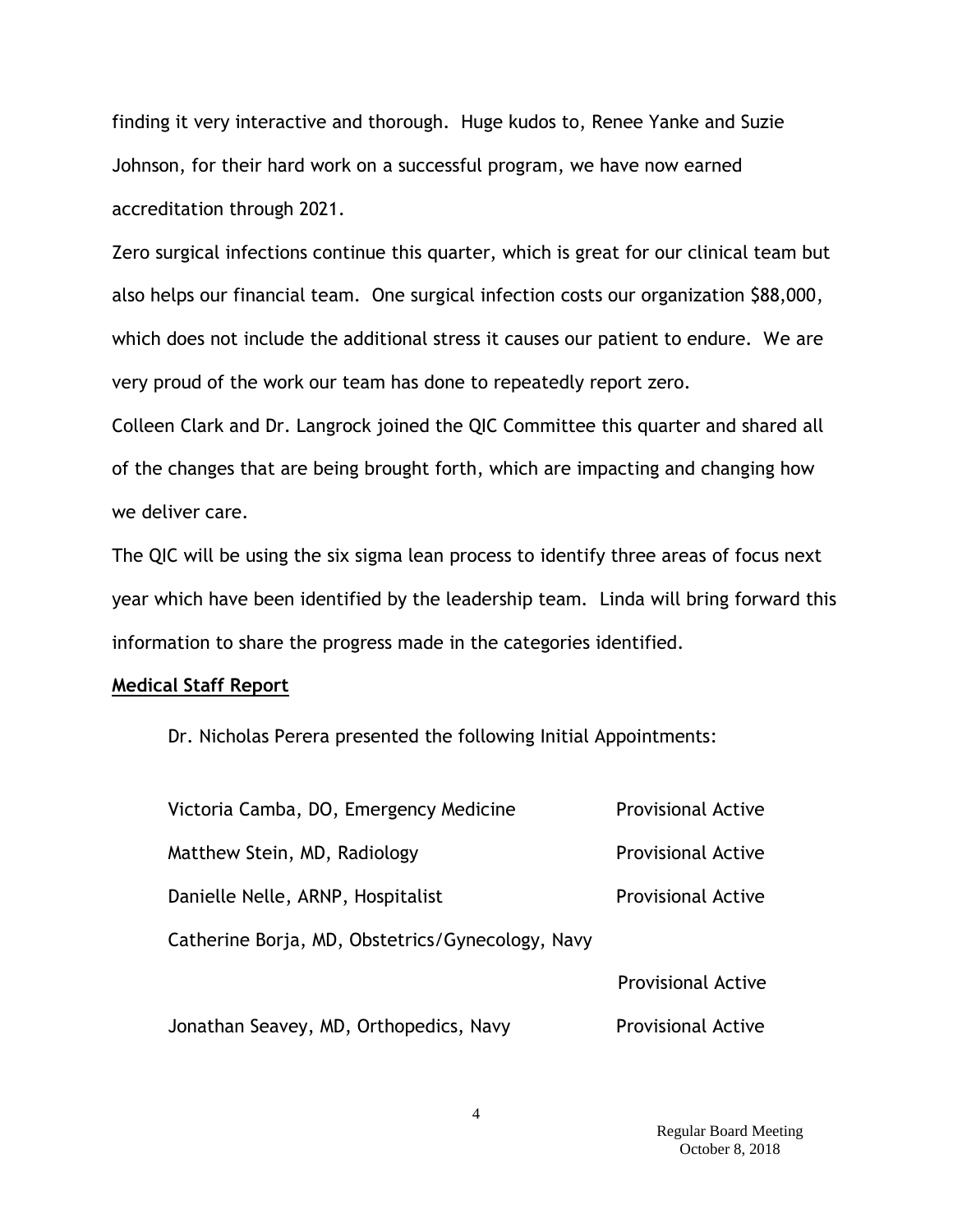Stephen Wagoner, MD, Obstetrics/Gynecology, Navy

|                                                                            | <b>Provisional Active</b> |  |
|----------------------------------------------------------------------------|---------------------------|--|
| Alison Katus, ARNP, Family Practice                                        | <b>Provisional Active</b> |  |
| Bethany McKinney, ARNP, Family Practice                                    | <b>Provisional Active</b> |  |
| Commissioner Cammermeyer made a motion, seconded by Commissioner           |                           |  |
| Anderson to approve the Initial Appointments as presented. Motion carried. |                           |  |

Dr. Nicholas Perera presented the following Advancements:

| Michelle Pham, MD, Hospitalist       | Provisional Active to      |
|--------------------------------------|----------------------------|
|                                      | Active                     |
| Garland McQuinn, MD, Radiology,      | Provisional Active to      |
|                                      | <b>Active Telemedicine</b> |
| Andrew Gutman, MD, Radiology,        | Provisional Active to      |
|                                      | <b>Active Telemedicine</b> |
| Julie Lee, MD, Radiology,            | Provisional Active to      |
|                                      | <b>Active Telemedicine</b> |
| Lawrence Lee, MD, Radiology,         | Provisional Active to      |
|                                      | <b>Active Telemedicine</b> |
| Grant Cochran, MD, Orthopedics, Navy | Provisional Active to      |
|                                      | Active                     |
| Brian Sheufelt, CRNA, Anesthesia     | Provisional Active to      |
|                                      | <b>Active Courtesy</b>     |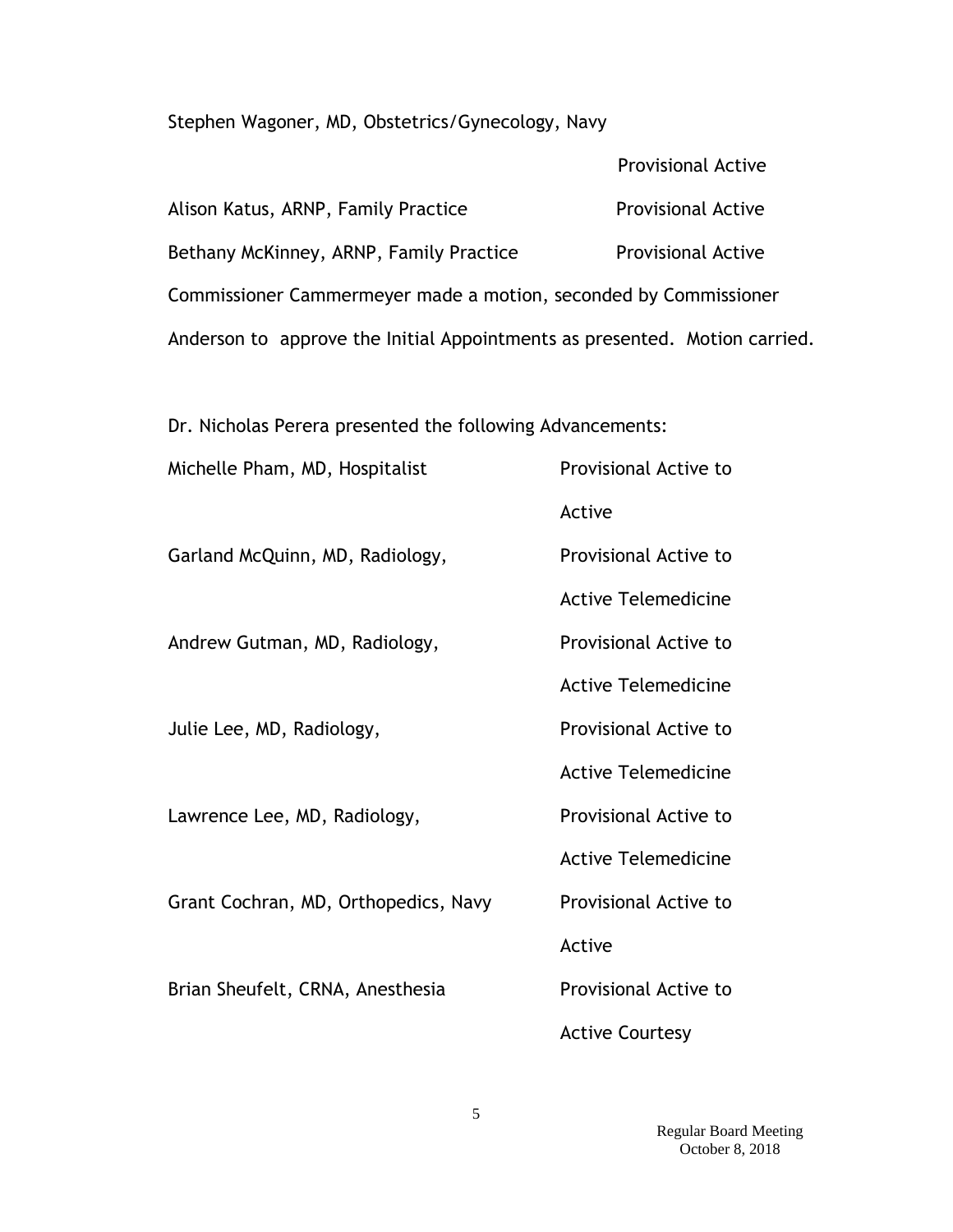| Andrew Olson, MD, Radiology                                      | Provisional Active to      |
|------------------------------------------------------------------|----------------------------|
|                                                                  | <b>Active Telemedicine</b> |
| Zina Hajduczok, MD, Hospitalist                                  | Provisional Active to      |
|                                                                  | Active                     |
| Commissioner Blankenship made a motion, seconded by Commissioner |                            |

Cammermeyer to approve the Advancements as presented. Motion carried.

Dr. Nicholas Perera presented the following Reappointments: James Bell, MD, Radiology and Active Telemedicine Christopher Zaleski, MD, Radiology Active Commissioner Cammermeyer made a motion, seconded by Commissioner Anderson to approve the Reappointments as presented. Motion carried.

Dr. Perera presents the updated Nurse Practioner privileges for approval. Commissioner Cammermeyer would like some clarification on this role; the approval will be brought back with updates next month.

Dr. Perera presents the updated and edited Medical Staff policies for final approval.

Commissioner Cammermeyer made a motion, seconded by Commissioner Anderson to approve updated and edited Medical Staff policies as presented. Motion carried.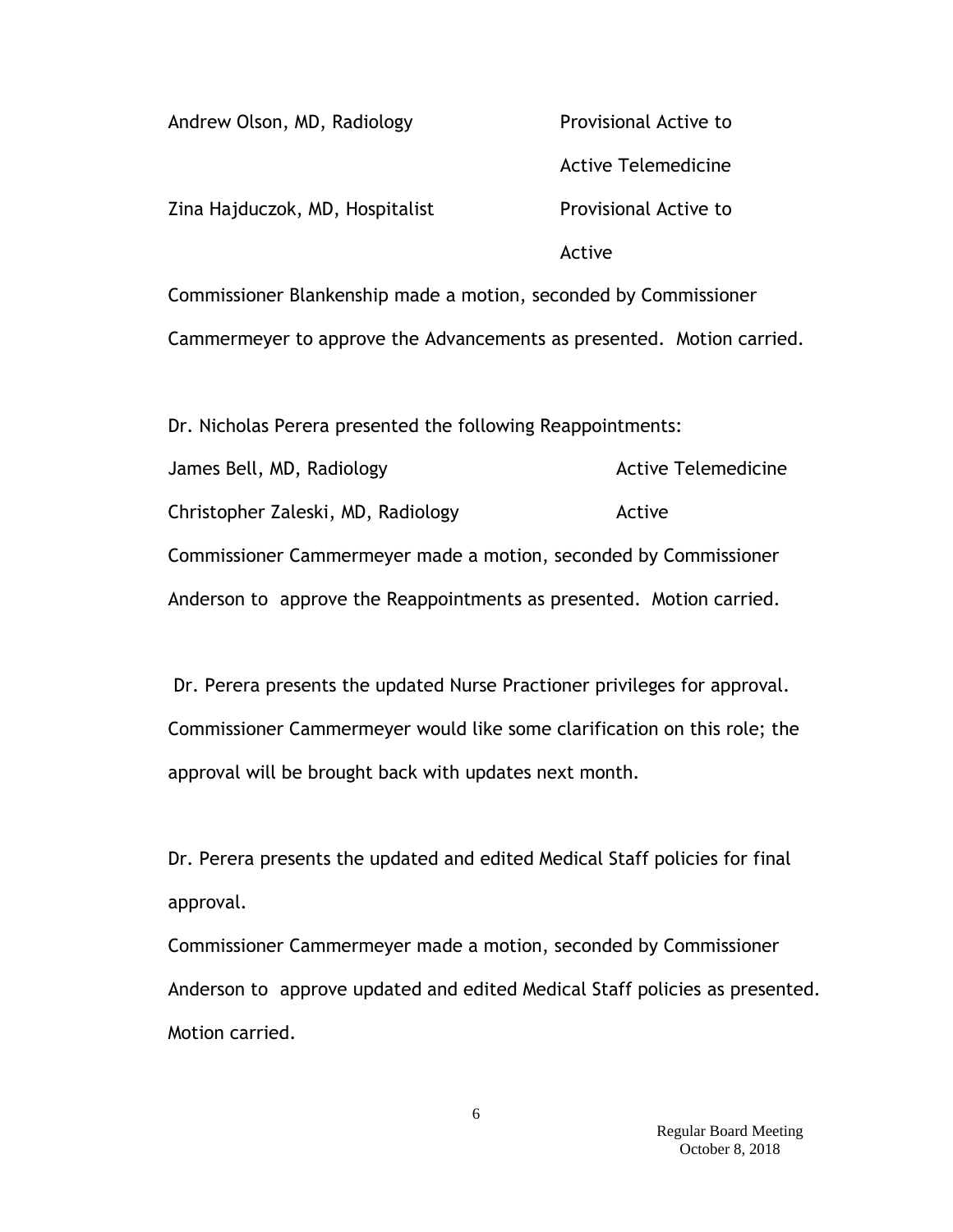#### **Staff and Status Reports from Administration**

Geri Forbes, CEO reports with the following:

Geri starts by recognizing staff and achievements, starting with Patricia Duff, praising her for the most recent edition of the Pulse magazine. This product has grown under Patricia leadership and we are very proud of the product she produces. Geri also introduces Chris Gleason to the board, Chris has recently accepted a new role as Compliance Officer.

Last week we had a successful Pandemic Flu drill with more than 500 WhidbeyHealth employees participating. Already this year the CDC is reporting large numbers of patients admitted with diagnosed flu. Schools are reporting 20% absentee rates, and hospitals are reporting 10% sick call from staff. We would like to thank Colleen Klamm, and Liz Tullis for their work on this event.

Employee Council sponsored the annual school supply drive collecting 43 backpacks plus 100 hand-knitted hats for students. Each year the council organizes this event and then distributes the supplies equally to South Whidbey, Coupeville and Oak Harbor Elementary schools.

Health Education Center and Pharmacy are now open. The pharmacy will officially go live on October 15<sup>th</sup> for in-patient services, which will have a positive impact on our financials.

Peri-Op construction continues, the MEP rough and drywall are complete. Last week we, concrete floor grinding and leveling compound were also complete in the new space. We look forward to opening this area in November.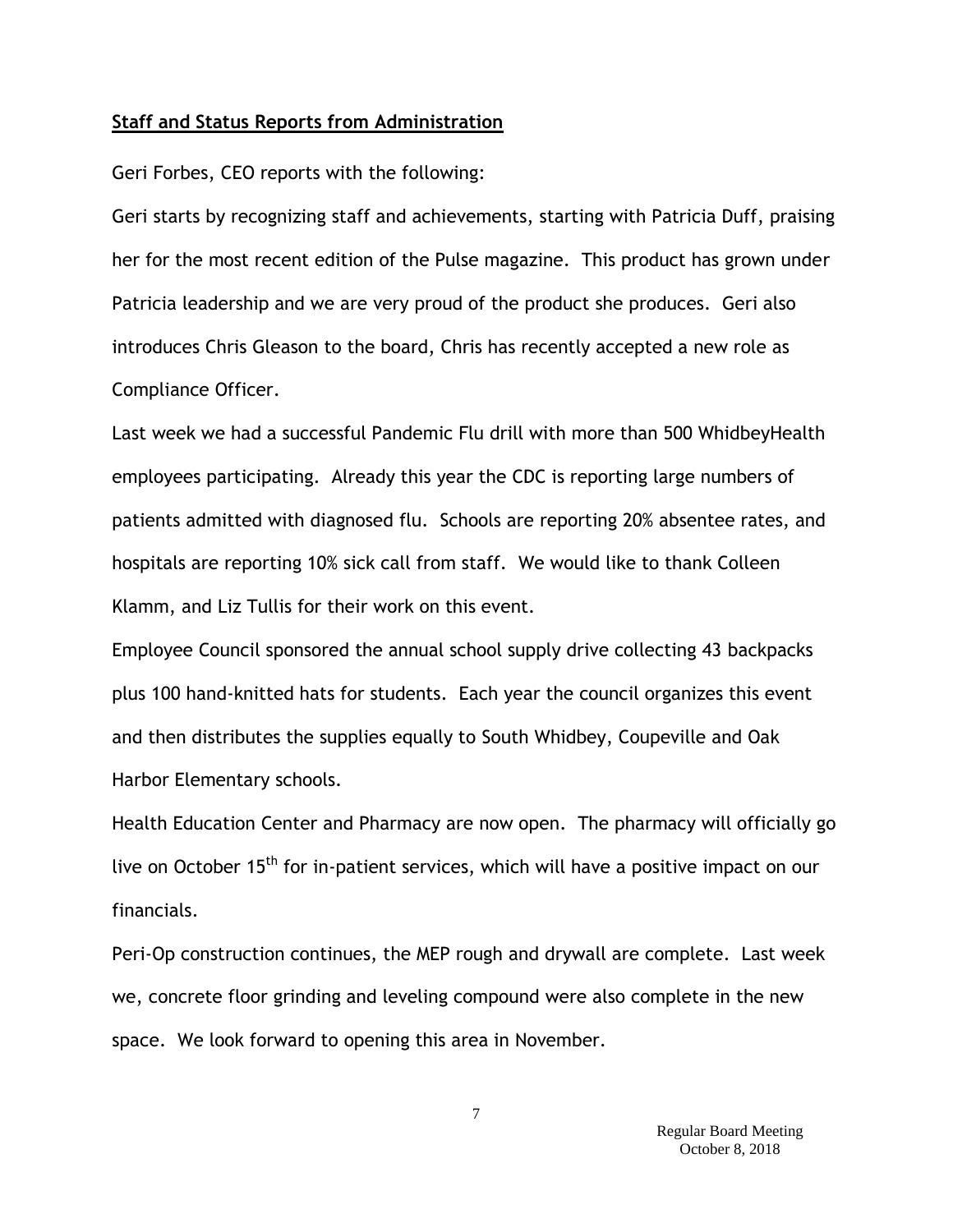WhidbeyHealth invites the public to an open house on Saturday November 10<sup>th</sup> from 9-11am. Tours of our new wing will be available, and a ribbon cutting ceremony for the Robert and June Sebo Health Education Center are on the agenda.

The WhidbeyHealth Foundation helped support the 3<sup>rd</sup> annual Bennett Boyles Memorial Gold Tournament. The tournament raised \$7,000 for WhidbeyHealth Cancer care and showcasing 85 golfers supporting the event.

### **Finance:**

Ron Telles, CFO, presenting financials for August 2018:

- 1. Clinic visits are up this month surpassing previous years.
- 2. Women's care plateaued this month, while Ortho was up this month.
- 3. ER visits were up this month and higher than last year. While surgeries are up from last month we are still running low in comparison to previous years.
- 4. MRI scan volumes are up this month, second highest for the year.
- 5. Admits are down from last month, and lower than past years.
- 6. Patient days are lowest for the year and lower than previous years
- 7. Operation revenue and expense detail trend for the year reviewed
- 8. Total compensation is down from last month
- 9. Days cash on hand, patient revenue, and cash collections reviewed.
- 10.FTE per pay period and OT for staff reviewed with the Board.

### **Board Items:**

Cindy Paget presents the board with our plan to exit our current health care plan with PEBB, and the new role out of insurance for staff beginning in January 2019.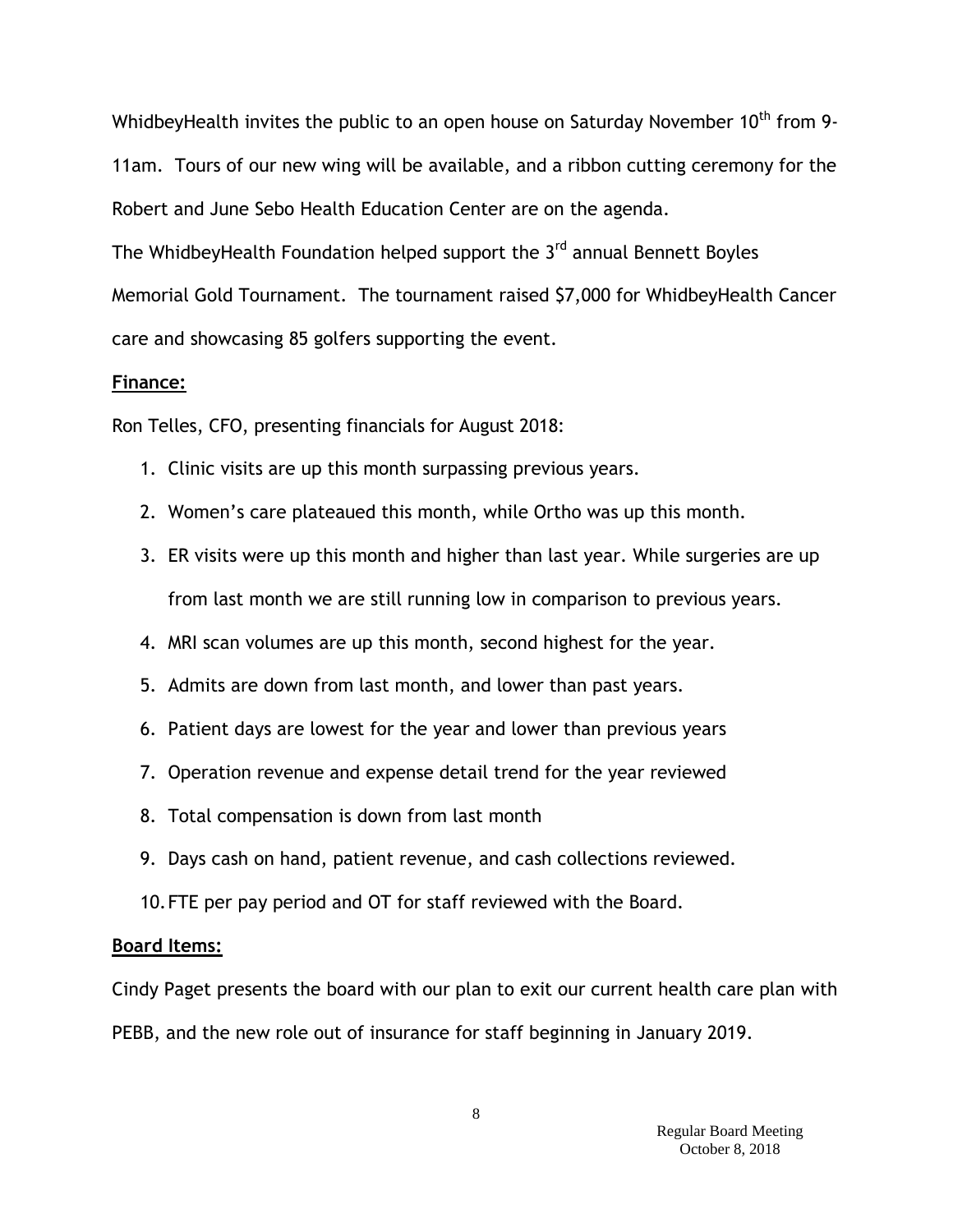Cindy Paget asks for approval to exit the PEBB plan, and granting President Ron Wallin permission to execute the letter terminating our current agreement.

Cammermeyer made a motion, seconded by Commissioner Anderson to approve exit of the current PEBB plan and President Wallin to act on behalf of the Board as presented. Motion carried.

President Wallin notes that the Board will not proceed into Executive Session today.

## **Agenda Items For Next Board Meeting**

President Wallin noted for the next Board meeting:

Next Board meeting will be held Monday, November 8th at 7:00 am.

## **Adjournment**

There being no further business, Commissioner Wallin called for a motion to adjourn, seconded by Commissioner Anderson to adjourn the meeting at 8:55 am. Motion carried.